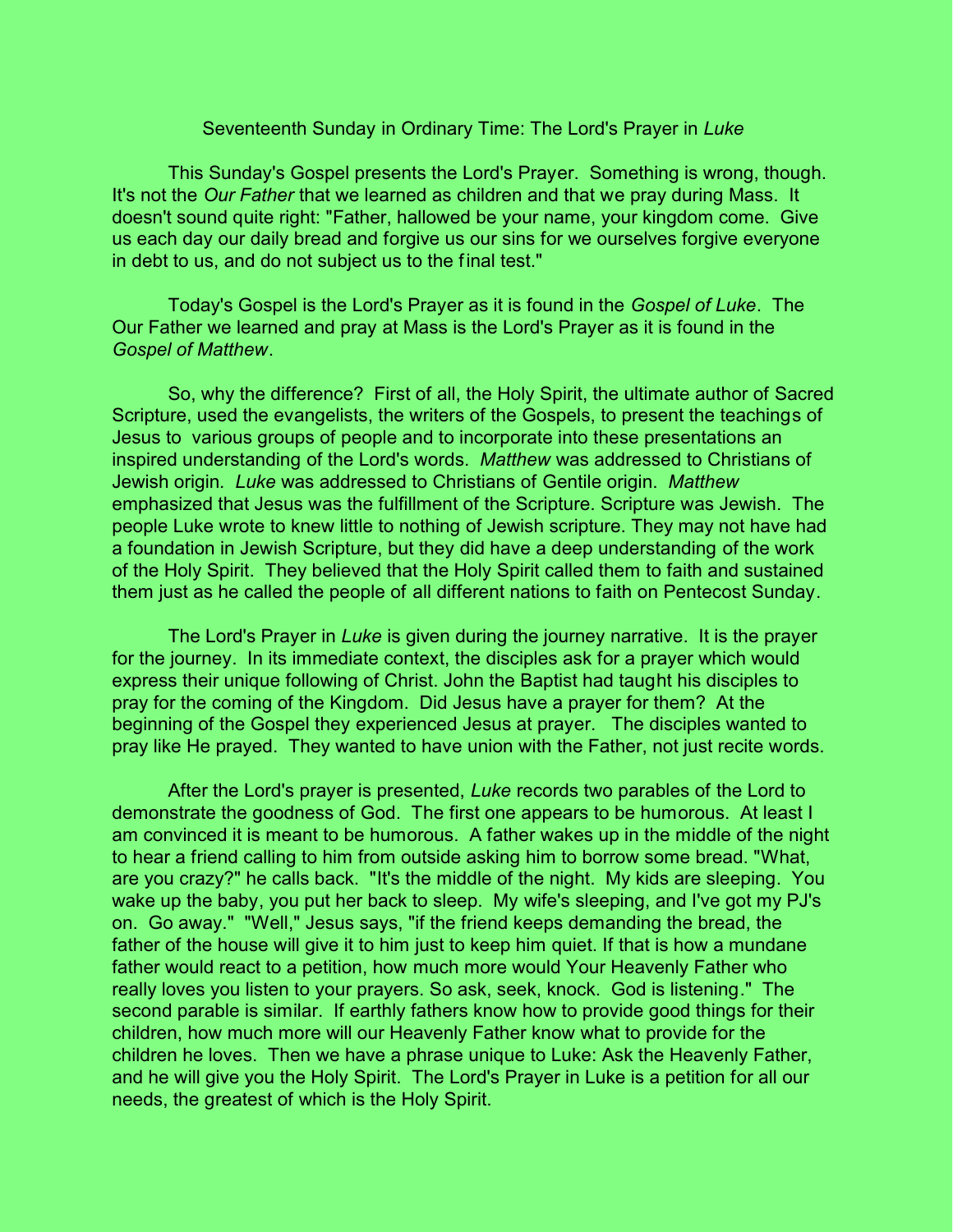Now let's go deeper into the Lord's Prayer in *Luke*. It begins by saying that God's name is hallowed. Hallow means holy. When we say Hallowed be thy name, we are saying, "May all people realized the holiness of your name." God's name was revealed to Moses from the burning bush. He said, "I am who am." The sacred name, Yahweh. The Gentiles that Luke wrote to may not have known about Moses, but they knew that a person's name was a unique expression of the whole of the person. To know a person's name is knowledge of whom the person is. May all people, may we, live in the knowledge of whom the Father is. May we recognize his uniqueness, his holiness. May his named be hallowed.

The Lord's Prayer in Luke next asks that the Father's kingdom may come. Rome had done its best to subject the entire world to its empire. It allowed the various people it conquered to keep a local government and continue local traditions, it even allowed them to continue worshiping their gods as long as they also worshiped the Roman gods, particularly the emperors. The glory that was Rome was really a materialistic and militaristic empire that kept others in place through trade and religion as well as force. When these Gentiles who had become Christians prayed, "Thy Kingdom come," they were praying that the world order be changed. They were praying for the defeat of all that Rome stood for. They were praying for a very different world which would value sacrificial love rather than the accumulation of material goods. We still need to pray for that world. We need to pray that we might take steps away from materialism and into love.

Luke goes right on to present the petition: Give us our daily bread. In the *Gospel of Luke* and in *The Acts of the Apostles*, the second book that Luke wrote, bread is always associated with prayer as a reference to the Eucharist. The prayer for daily bread in The *Gospel of Luke* is not merely a prayer for physical sustenance. It is a prayer for the Eucharist. We who come and receive communion every week can easily forget the tremendous gift we receive in our hands or on our tongues. This is Jesus, really present right here right now, nourishing us, sustaining us. We should not take this gift for granted. We pray for this gift. "Give us our daily bread."

And we ask for forgiveness as we have forgiven others. The Christian norm for forgiving is the compassion and forgiveness of the Father. The *Gospel of Luke* is often called the Gospel of God's compassion. In this Gospel Jesus instructs us to be compassionate as the Heavenly Father is compassionate. In this Gospel the Forgiving Father welcomes home the Prodigal Son. In this Gospel an Older Brother is told he must learn to overcome his resistence to forgive or this resistence itself will keep him from enjoying the Heavenly Father's banquet. In this Gospel a thief later named Dismis is told, "Today you will be with me in Paradise."

Finally the Lord's prayer in Luke concludes with, 'Do not subject us to the trial." The *Gospel of Luke* often focuses in on the end of the world. It considers that as the world comes to a conclusion, many people throughout the world will have pseudo,